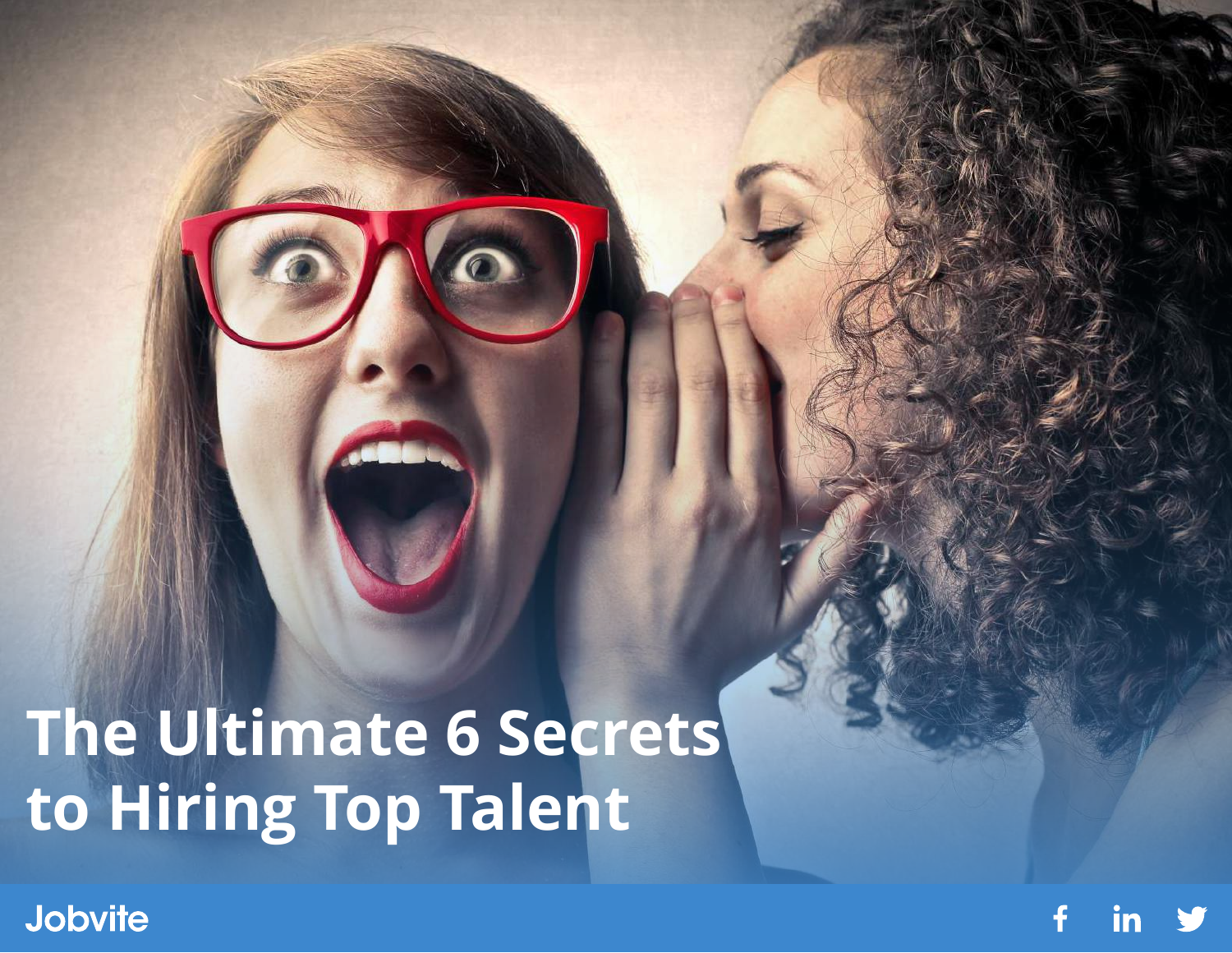According to the BCG Group, recruiting is the most critical HR function--delivering 40% more profit growth than the next HR function. In other words, recruiters are quite simply the most valuable people in HR, and in the business at large. You're the folks that fuel the company's talent machine, responsible for finding and hiring the most skilled workers and keeping the funnel full. And odds are, you know more than a thing or two about how to source these strong candidates and convince them to join the team. But who couldn't use a few extra aces up the sleeve?

This eBook outlines six secrets you need to leverage every part of the recruiting funnel. From ways to improve hiring team relationships to the things that really make your data count, these recruiting hacks will help you get candidates consistently moving through the pipeline more efficiently and effectively—whether you're dealing with 10 requisitions or 100.

## **1. Make Analytics & Reports Secret Weapons**

According to Jobvite's 2015 Recruiter Nation Survey, 72% of recruiters claimed that data analytics was important in the hiring process--while a 2015 Human Capital Institute survey reported that 80% of leaders are still using "gut feelings and personal opinions" to drive their talent management decisions. That's because knowing data is important and actually being able to get the greatest value out of your data are two entirely different things. It's not enough to simply collect recruiting data; you need a way to display relevant information to the right people quickly and easily, so they can be as efficient as possible. That's where the dashboard comes into play. A recruiting dashboard is just a quick visual tool that lets you get a high-level snapshot of all your top metrics.

## **Jobvite**

*72% of recruiters claimed that data analytics was important in the hiring process.*

 **JOBVITE RECRUITER NATION SURVEY 2015**

*80% of leaders are still using "gut feelings and personal opinions."*

 **JOBVITE RECRUITER NATION SURVEY 2015**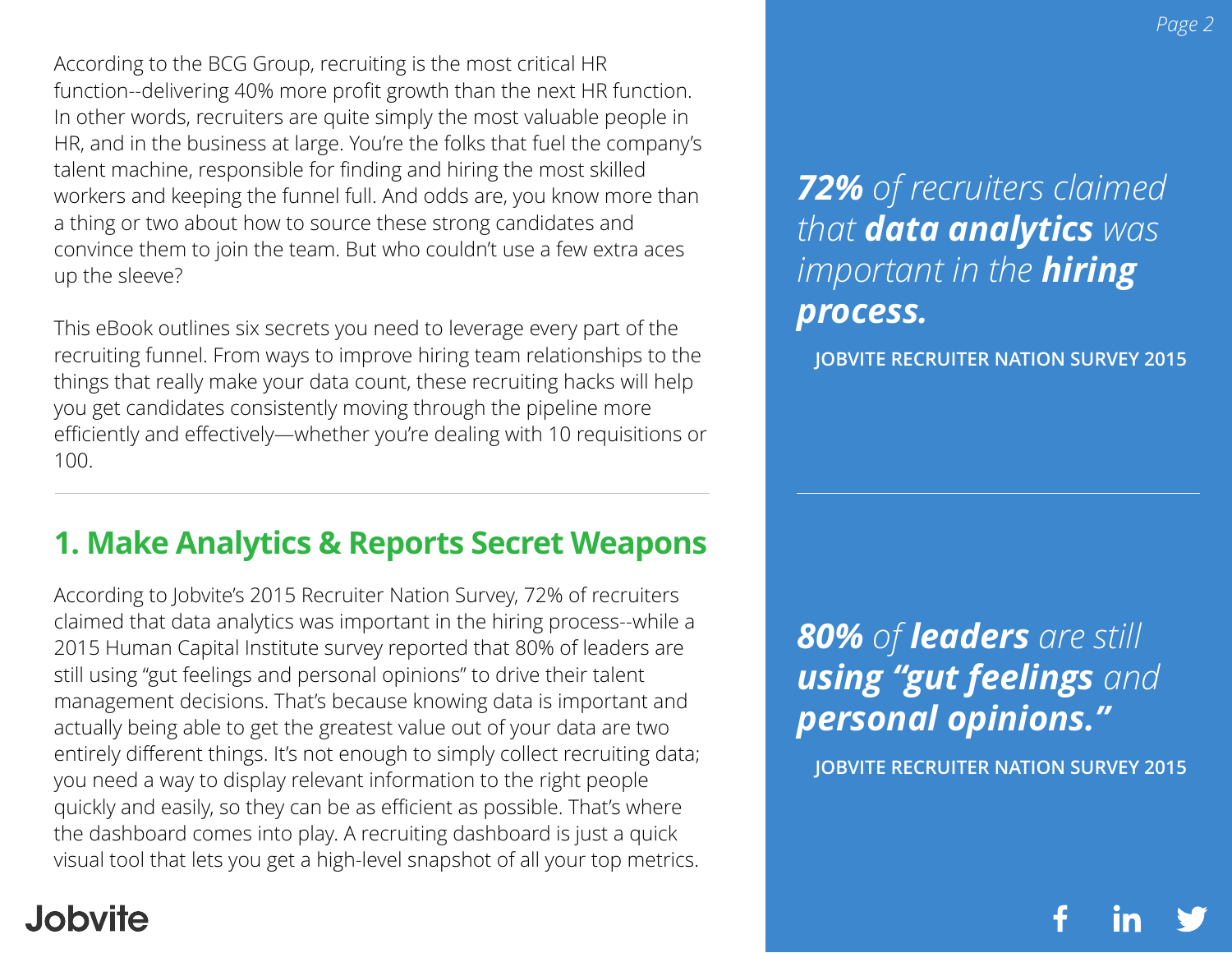

## Want to do it right?

Watch these 2 metrics religiously. If you diligently track average time-to-fill and bottlenecks, then you'll have all the information you need to optimize the recruiting process. For example, are there particular hiring managers who are dragging their feet when it comes to reviewing resumes or submitting interview feedback? Are specific regions or roles taking longer to fill than others--and are there things that you can do to speed up the process? Is your career website performing optimally on mobile? These are the kinds of questions that get answered quickly when you have up-to-date reports available at all times.

### **Be sure your dashboard is customizable and**

**actionable.** Just because you're all on the same page doesn't mean you need to see the same details. Recruiters might want a snapshot view of open requisitions, applicant counts, and hiring cycle progress—with the ability to drill into candidate profiles or resumes with a simple click. Execs, on the other hand, might need quick visibility into how many days reqs have been open, along with budget status and salary ranges for each available job.

*Page 3*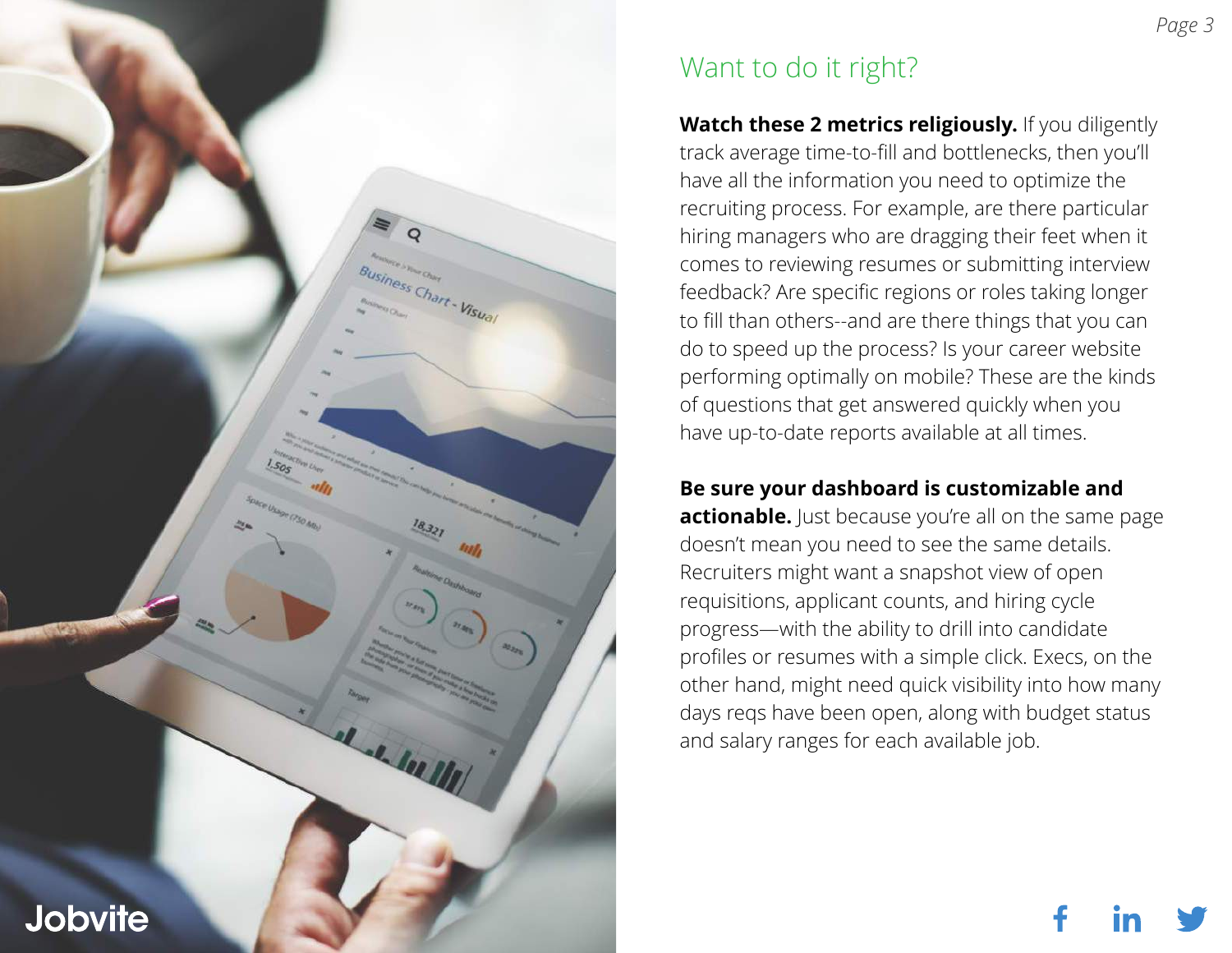### **Check your baseline—and recalibrate as**

**needed.** Keep your dashboard display as current and relevant as possible, so you're never more than a glance away from understanding your status. If you notice a drop in your offer acceptance rate, for example, then you might want to investigate your interview process and see if you're inadvertently turning candidates off. Or if your overall application rate increases, you'll want to see where you're posting jobs to get such high interest--or maybe add some additional screening questions to help filter out a few people in advance.

*"One of the attractions of Jobvite was the integrated reporting engine that allowed us to create custom reports on the fly any way we wanted. We measure the candidate experience carefully, and now we get comments all the time about how we have one of the easiest application processes in all of Pittsburgh."* 



**IRV NAAR** *Corporate VP of Talent Acquisition* Allegheny Health Network

| Dashboard v                                                        |                    |                                                    |                        |                      | <b>May Release Notes</b>               |                                                                   |
|--------------------------------------------------------------------|--------------------|----------------------------------------------------|------------------------|----------------------|----------------------------------------|-------------------------------------------------------------------|
|                                                                    |                    |                                                    |                        |                      |                                        |                                                                   |
| Links                                                              |                    |                                                    |                        |                      |                                        | All Interviews -                                                  |
| ⊲<br>Send a<br>Jobvite                                             | Add<br>Requisition | $\mathbb{R}^{n \times n}$<br>Refer a<br>friend     | л.<br>Add<br>Candidate | ı.<br>Add<br>Contact | 篇<br>Pending<br>Interviews             | $\left\langle \right\rangle$<br>Mo<br>Tu<br>14<br>13 <sup>°</sup> |
| <b>All Open Requisitions</b>                                       |                    |                                                    |                        |                      | updated a few seconds ago $\mathcal G$ |                                                                   |
| Accountant<br>$\mathcal{L}_{\mathcal{C}}$<br>+ Apply<br>Burlingame |                    |                                                    |                        |                      |                                        | <b>Pending Evalua</b><br><b>Requisitions</b>                      |
| Software Engineer<br>×,<br>$+$ Apply<br>Madrid                     |                    |                                                    |                        |                      |                                        | Rachel S<br>Interviev                                             |
| Editor<br>$+$ Apply<br>s,<br>Burlingame                            |                    |                                                    |                        |                      |                                        | Jane Jobs<br>Interview                                            |
| Copywriter<br>Burlingame                                           |                    |                                                    |                        | + Apply              | 4<br>٧                                 |                                                                   |
|                                                                    |                    |                                                    |                        | $1 - 4 of 4$         | č<br>х                                 | My Tasks                                                          |
| updated a few seconds ago $C$<br><b>My Pending Evaluations</b>     |                    |                                                    |                        |                      |                                        | Give her a<br><b>Kimmy Sc</b>                                     |
| Rachel Shane<br>Submit<br>Interviewed on June 03, 2016             |                    |                                                    |                        |                      |                                        | Check out<br>Jane Jobse                                           |
| Jane Jobseeker<br>Submit<br>Interviewed on June 03, 2016           |                    |                                                    |                        |                      |                                        | Discuss if<br>Rebecca N                                           |
|                                                                    |                    |                                                    |                        | $1 - 2$ of 2         |                                        |                                                                   |
| updated a few seconds ago $\mathcal{C}$<br><b>Metrics</b>          |                    |                                                    |                        |                      |                                        | <b>Metrics</b>                                                    |
|                                                                    |                    | Applications in the last 30 Days<br>From Recruiter |                        |                      |                                        |                                                                   |
| <b>My Referrals</b>                                                |                    |                                                    |                        |                      | updated a few seconds ago              | <b>Billboard</b>                                                  |
| No Referrals                                                       |                    |                                                    |                        |                      |                                        | Win a ti                                                          |
|                                                                    |                    |                                                    |                        |                      |                                        | Each time yo<br>for two to La<br>start Jobvitin                   |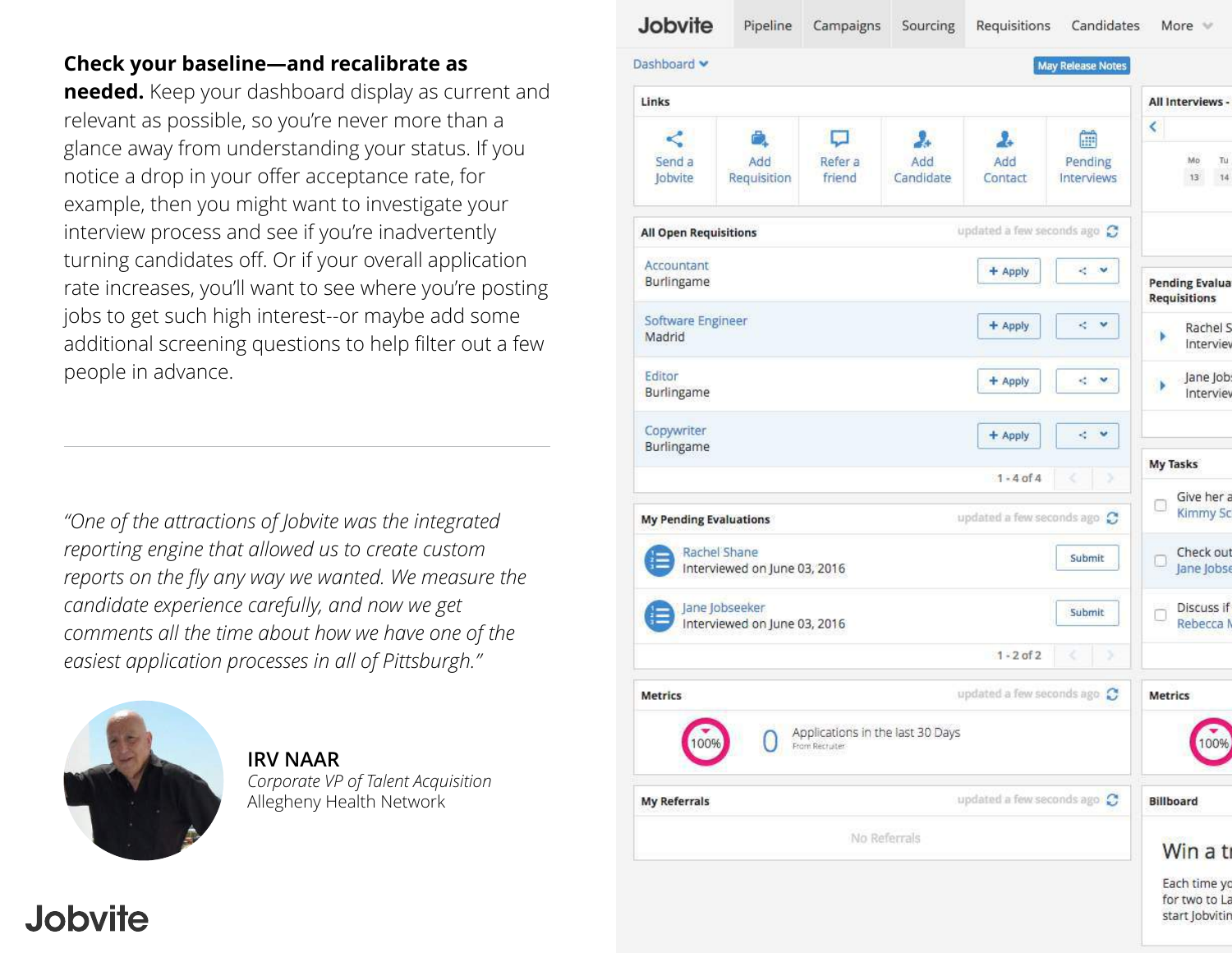## **2. Use Your Passive Voice**

Filling the funnel means casting a wide net. The 2015 Job Seeker Nation study showed that 45% of currently employed people will "jump ship" for a good opportunity even if they're happy with where they are--and recruiters can't forget that statistic. You need to make a concerted effort to target and reach that percentage of passive, skilled talent that's not submitting resumes and applications. They're waiting for you to pitch the right scenario.

## Want to do it right?

**Get on every channel.** From social media to blog posts, you need to be communicating relevant content about your workplace, your culture, your job openings, and your mission. Word travels--especially when you promote your company as a place people want to be. Get on the platforms people use regularly, from Facebook to Twitter and so on, and talk about what makes you worth noticing.

**Look to your past.** One of the greatest sources of passive candidates in the pipeline is your previous applicants--people who might not have been hired the first time around, but who still possess valuable skills and qualities. If you have the tools to archive these candidates and search their profiles, you've got a rich mine to tap without a lot of effort. *"With Jobvite, we were able to take control of our application process and our brand. Not only have we attracted more passive candidates and made a better first impression — Jobvite's allowed us to create a pipeline of people who connect with our core purpose and vision, and engage them in what we're trying to do. Jobvite, in conjunction with our career site overhaul, has really allowed us to show our best selves."*



**CASSIE ROBICHAUX** *Senior Recruiter* AIR Worldwide

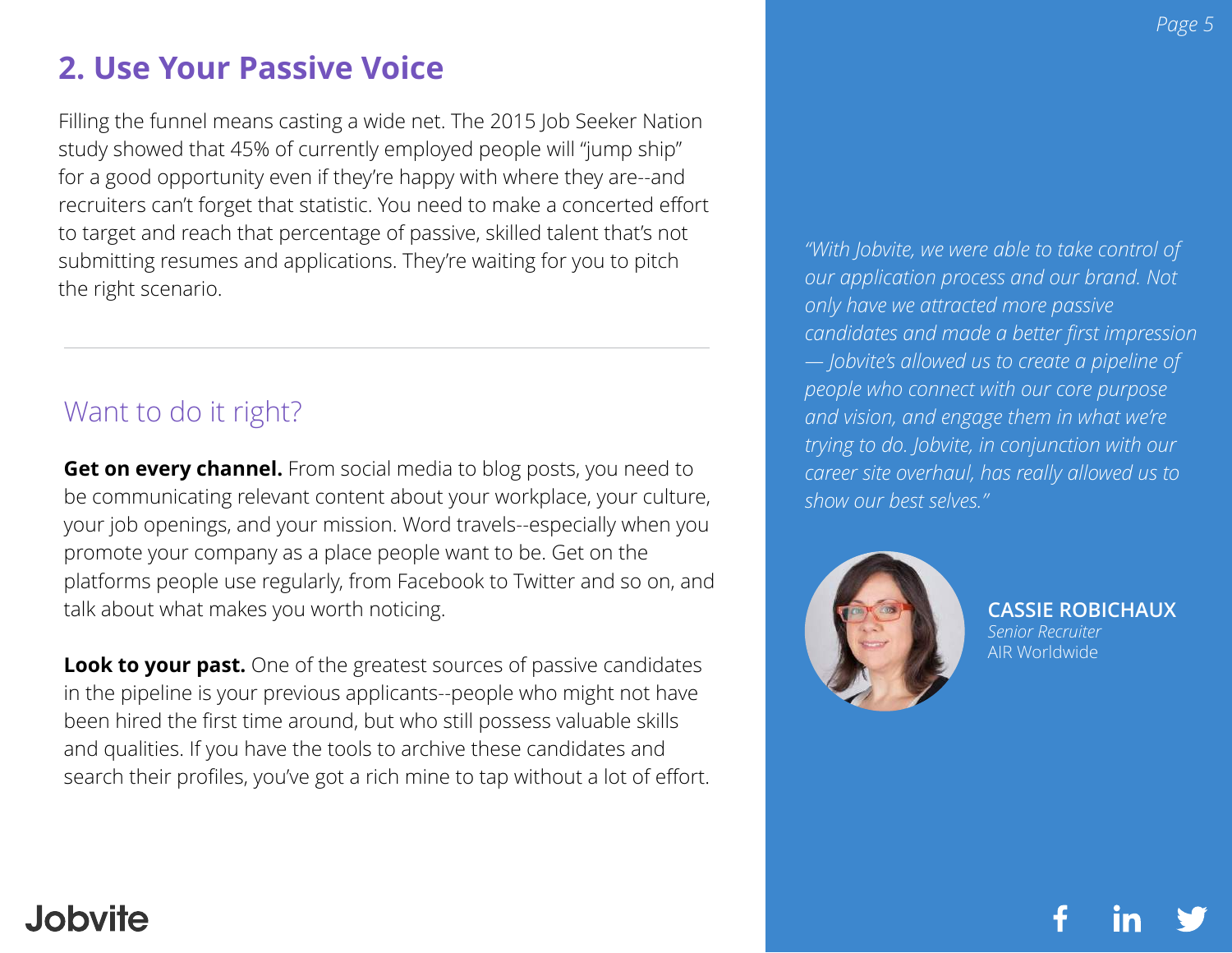## **3. Map Out the Candidate Journey**

You know how important it is to get candidates through the hiring process quickly and efficiently, but there are often hiccups along the way that distract us from what's supposed to happen next. The resulting delays can slow hiring, alienate candidates, and disrupt hiring team relationships. Having a clear idea of where candidates go next not only helps everyone manage the cycle more effectively—it ultimately leads to better, faster hires.

## Want to do it right?

**Keep it real.** While there's undoubtedly a "perfect" candidate journey, you know perfection is rare. Start by benchmarking your current standard hiring process. How long does each phase usually take? What are your typical holdups? Do you have any specific limitations—such as a lean recruiting team, overwhelmed hiring managers, or a tight budget? Are you delivering a consistent employment brand experience? Knowing your company and how any of its issues might affect the journey will help you craft a realistic process people can actually follow.

**Cover the whole process, start to finish.** The candidate journey through the funnel begins before you even have candidates in a queue, so be certain that you also map out all the steps related to sourcing and engaging with prospects. Likewise, the hiring process doesn't end with a signed offer letter. Onboarding is critical to ensuring a positive candidate experience and can be tied to how long new employees stick around—so include your onboarding phase as well.

*"Why is it so critical to understand that journey to deliver an exceptional candidate experience? Because you need 500 people to visit your career site for each person hired, according to a finding from our Job Seeker database of 50M job seekers. For the other 499 people, you want to make a great impression so that they will continue to come back."*



**MATT SINGER** *VP of Marketing* **Jobvite**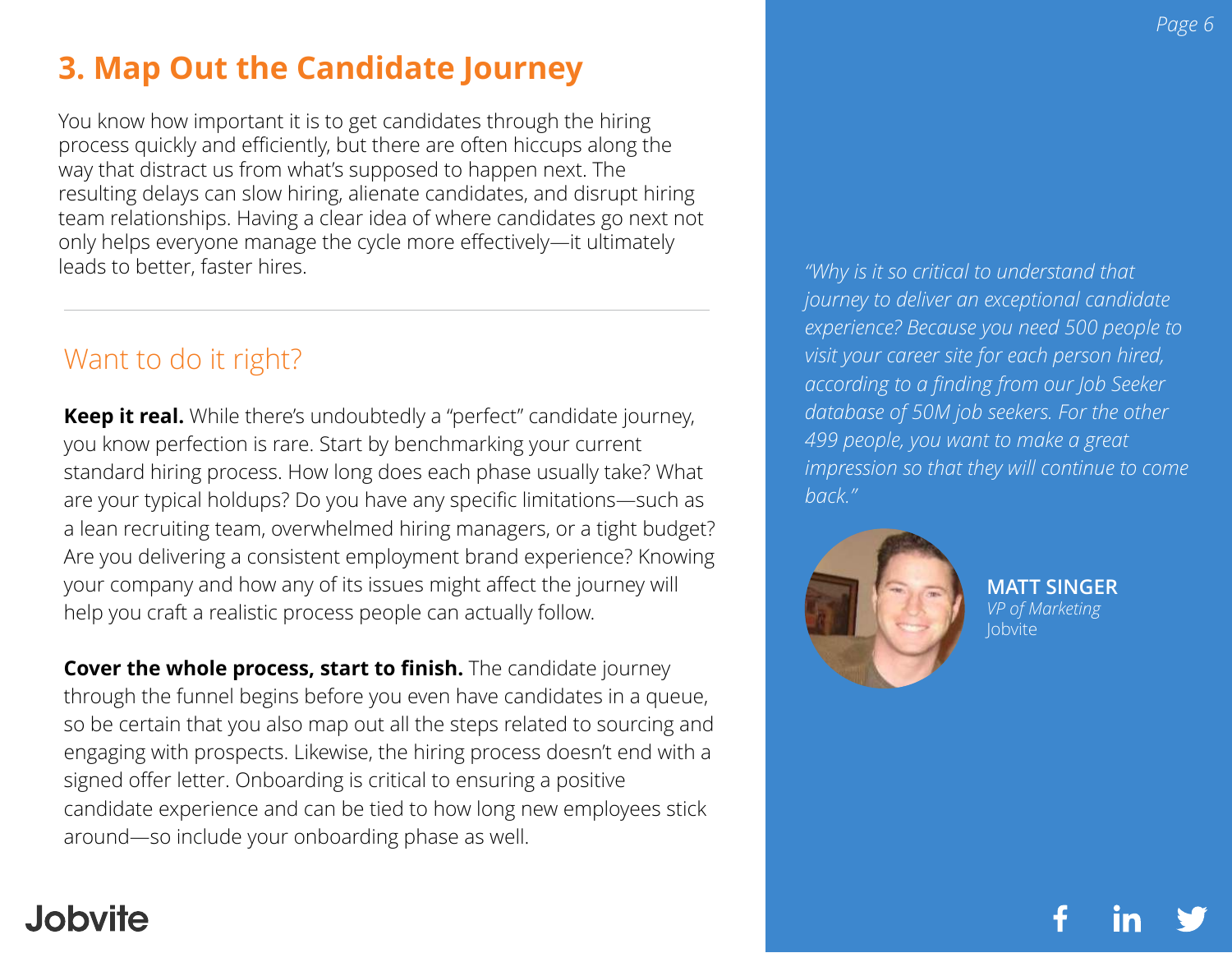

### **Candidate journeys go way beyond your career**

**site.** Of course, candidates do lots of research on your company before (and after) applying, so it's critical that you understand where they go for information and what they are going to learn about you. Monitor your Glassdoor reviews, social media accounts, and so on, to make sure that you're putting your best foot forward and inspiring great candidates to join your team.



f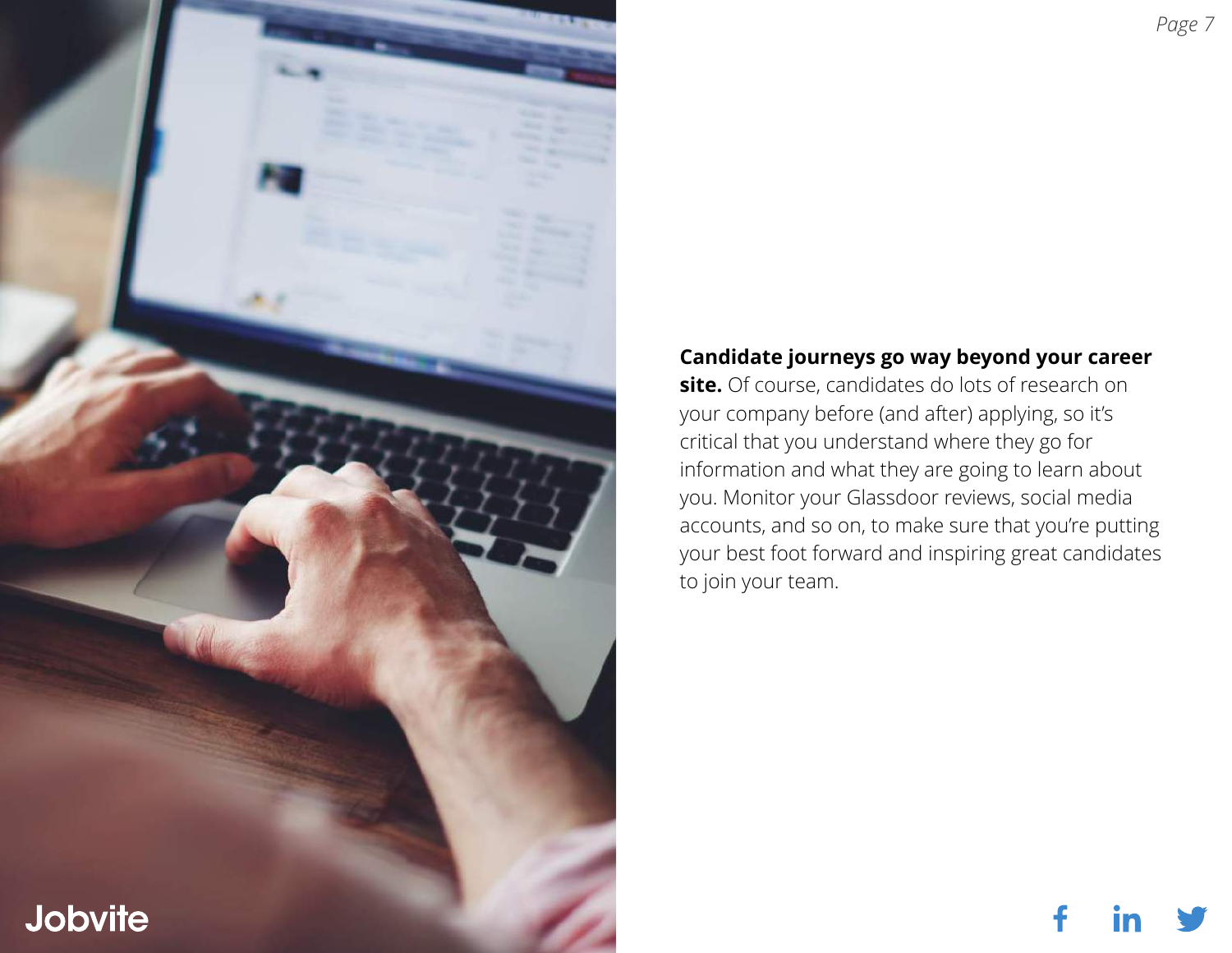## **4. Improve Hiring Team Relationships by Setting Expectations**

Businesses often set expectations up front with customers and partners as a way of ensuring a smooth relationship. Why should your relationship with hiring managers and other management personnel be any different? Defining expectations in advance gives everyone an opportunity to understand their role in the hiring process, while providing a means of holding others accountable.

## Want to do it right?

**Work together to build an SLA.** A service-level agreement (SLA) is standard practice among other types of collaborators--so why not apply the same practice with your hiring managers? Determine realistically who is responsible for each step in your candidate journey, and agree on mutual expectations from everyone--recruiters, hiring managers, and other management personnel--with respect to applicant review deadlines, approvals, feedback turnaround, and so on. Is it reasonable for a hiring team to provide interview feedback within 24 or 48 hours? How long should recruiters have to reject or approve a resume before a hiring manager can step in? These are the kinds of questions that need to get answered up front so that everyone's expectations are set correctly.

*45% of currently employed people will "jump ship" for a good opportunity even if they're happy with where they are.*

 **JOBVITE RECRUITER NATION SURVEY 2015**

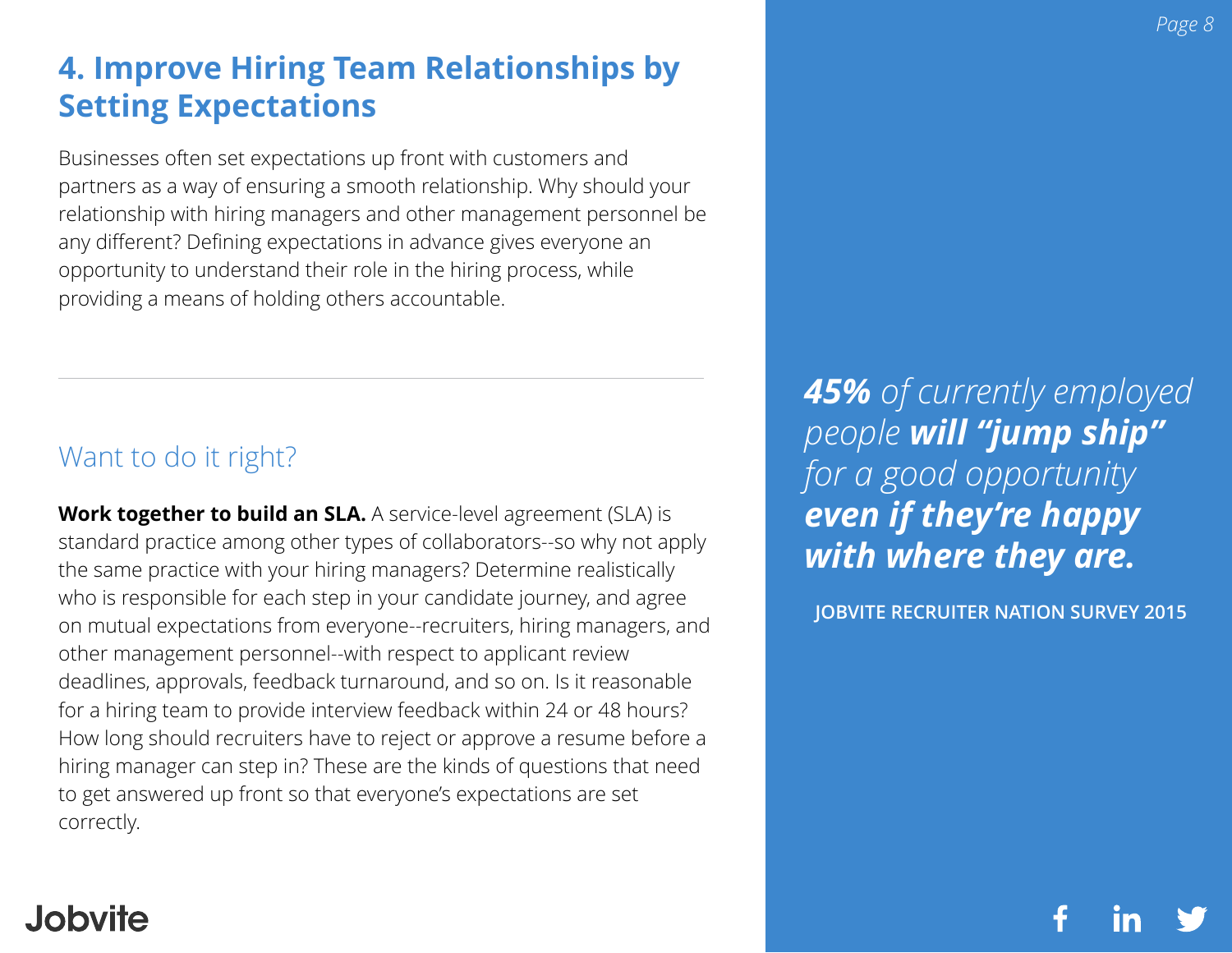#### **Revisit the agreement occasionally to see what works and what doesn't.** Situations

change—people switch jobs, deadlines become more critical, or budgets shift. Take a look at your defined expectations periodically and make sure everyone can still hold up their end of the bargain. If there's a repeated stumbling block—hiring managers cannot return interview feedback within two days, for example—consider altering the terms of the agreement to smooth the process and keep the relationships strong. Bear in mind, too, that new mobile recruiting applications can make providing feedback much faster and easier!

*49% of recruiters say hiring managers don't move candidates through hiring stages fast enough, and 41% say hiring managers are too slow to review resumes."*

 **JOBVITE RECRUITER NATION SURVEY 2015**

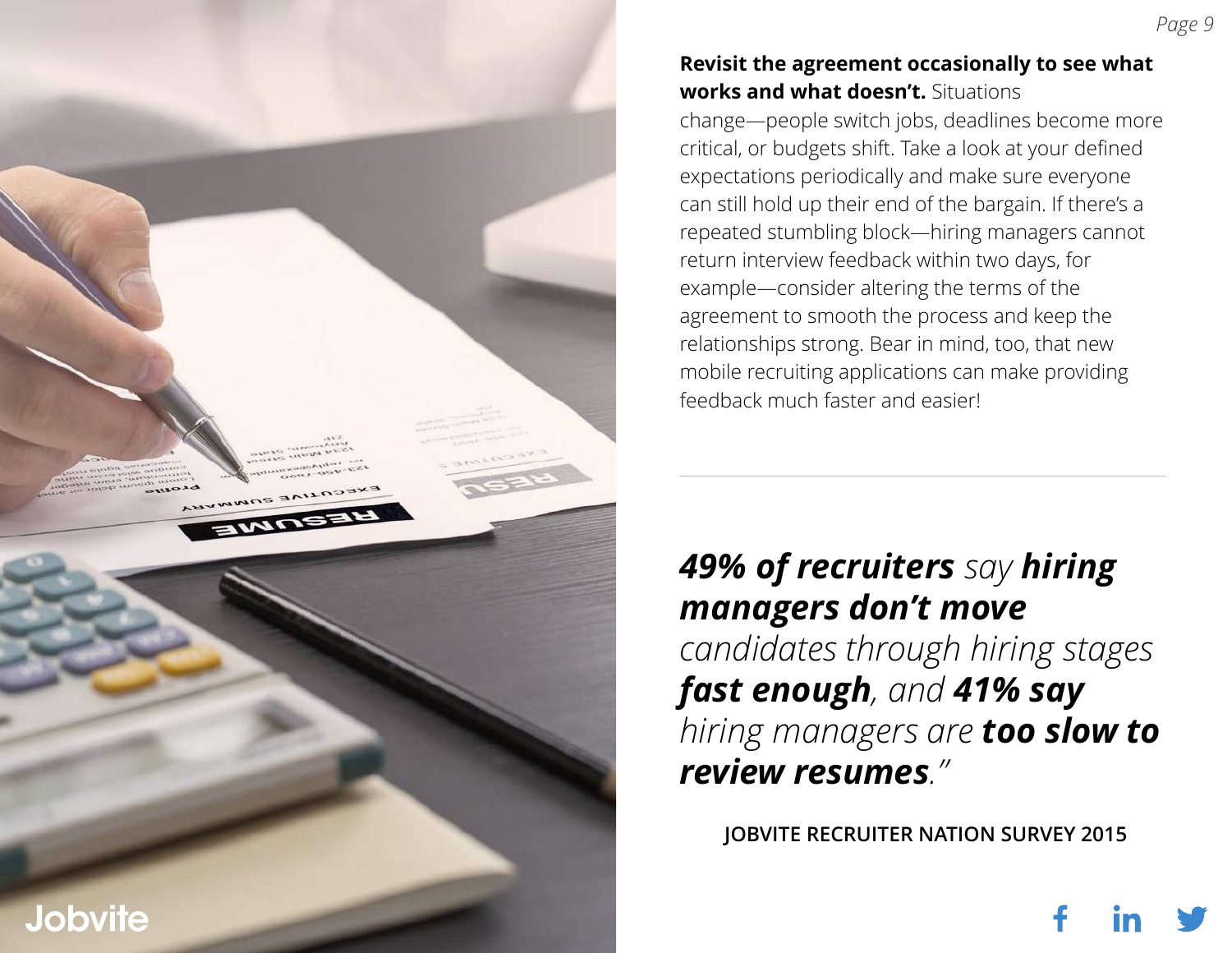## **5. Make Every Employee Part of Your Recruiting Team**

You know the value of employee referral programs, but employees can have tremendous recruiting power beyond these traditional approaches. Anything a recruiter can do on behalf of the company to find applicants or improve the employer brand is something that all employees of the company can—and should—be doing. Think about it the power of the network effect on social. Assuming you have 200 people at your company, each with over 100 connections, then you can quickly reach 20,000 people with posts about open positions and your culture--without it costing a dime.submitting resumes and applications. They're waiting for you to pitch the right scenario.

## Want to do it right?

**Communicate regularly with the employee base.** When there's something important to share—a new job opening, a cool company statistic, updates to the corporate values—get it out there through a company-wide email or meetings, on a blog post, or on the intranet. Make sure people are aware of what's going on in your recruiting world, so they can evangelize on the company's behalf.

**Provide easy outlets for employees to share jobs with their connections.** There's no reason recruiters should be the only ones with one-click job post publishing capabilities. Use technology that lets employees send job opportunities to their networks just as easily as they'd share social media posts—either immediately, or scheduled for a later time.

### *"When we have our own employees evangelizing our company, it gives us instant credibility. You always hear, 'Every employee is in sales,' but I think that every employee is in recruiting. With Jobvite, everyone can be that brand ambassador."*



 **JON STANNERS** *Global Talent Acquisitio and Brand Manager* Talend

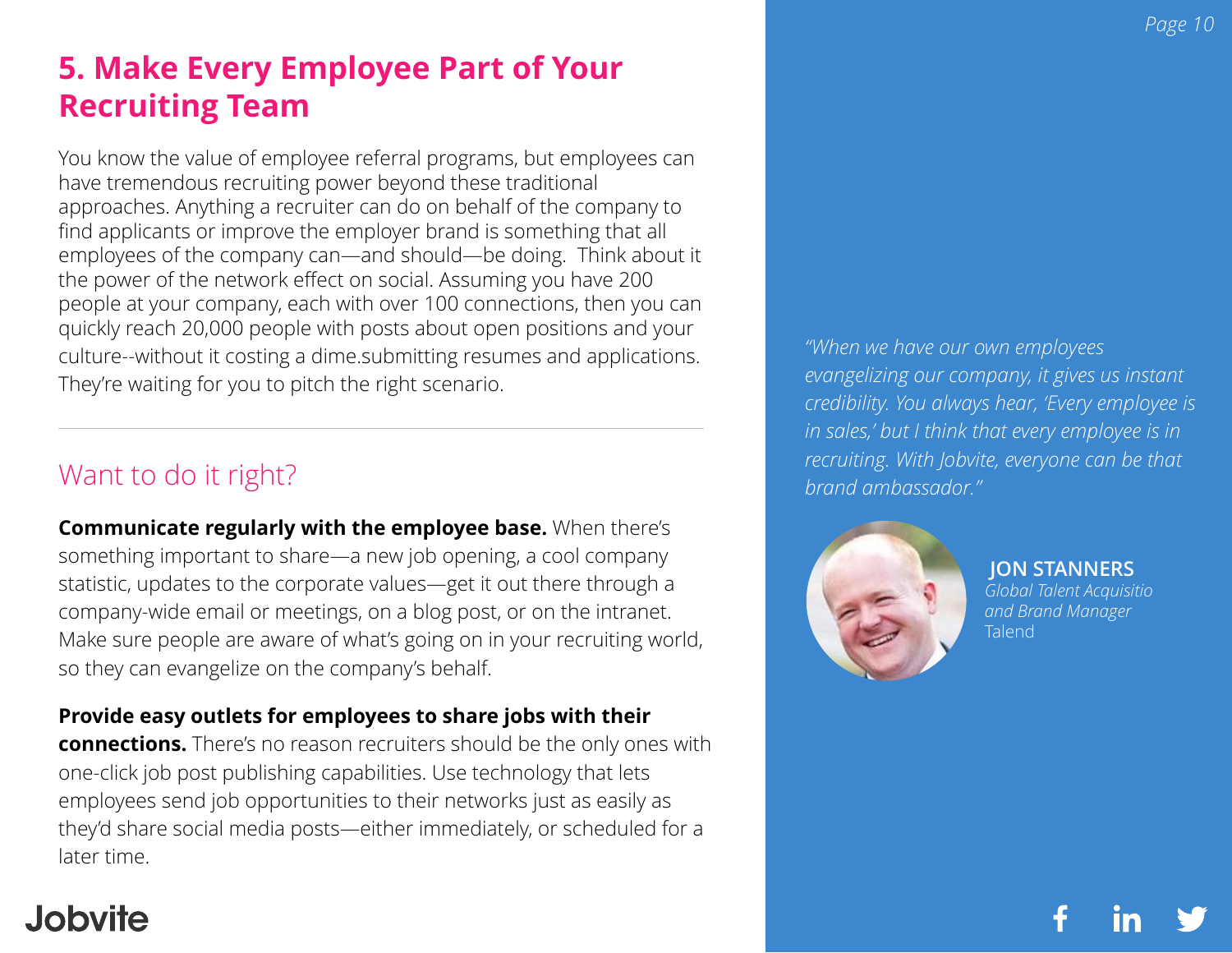

**Create (and respect) feedback loops.** Make sure employees have an opportunity to tell you what they think of your existing referral programs—and make sure you listen. After all, they might have good ideas for ways to further expand their communications with others. And, while you're at it, ask for feedback on the recruiting process in general. After all, every employee was a candidate and new hire at one point, and their input is invaluable to improving your process.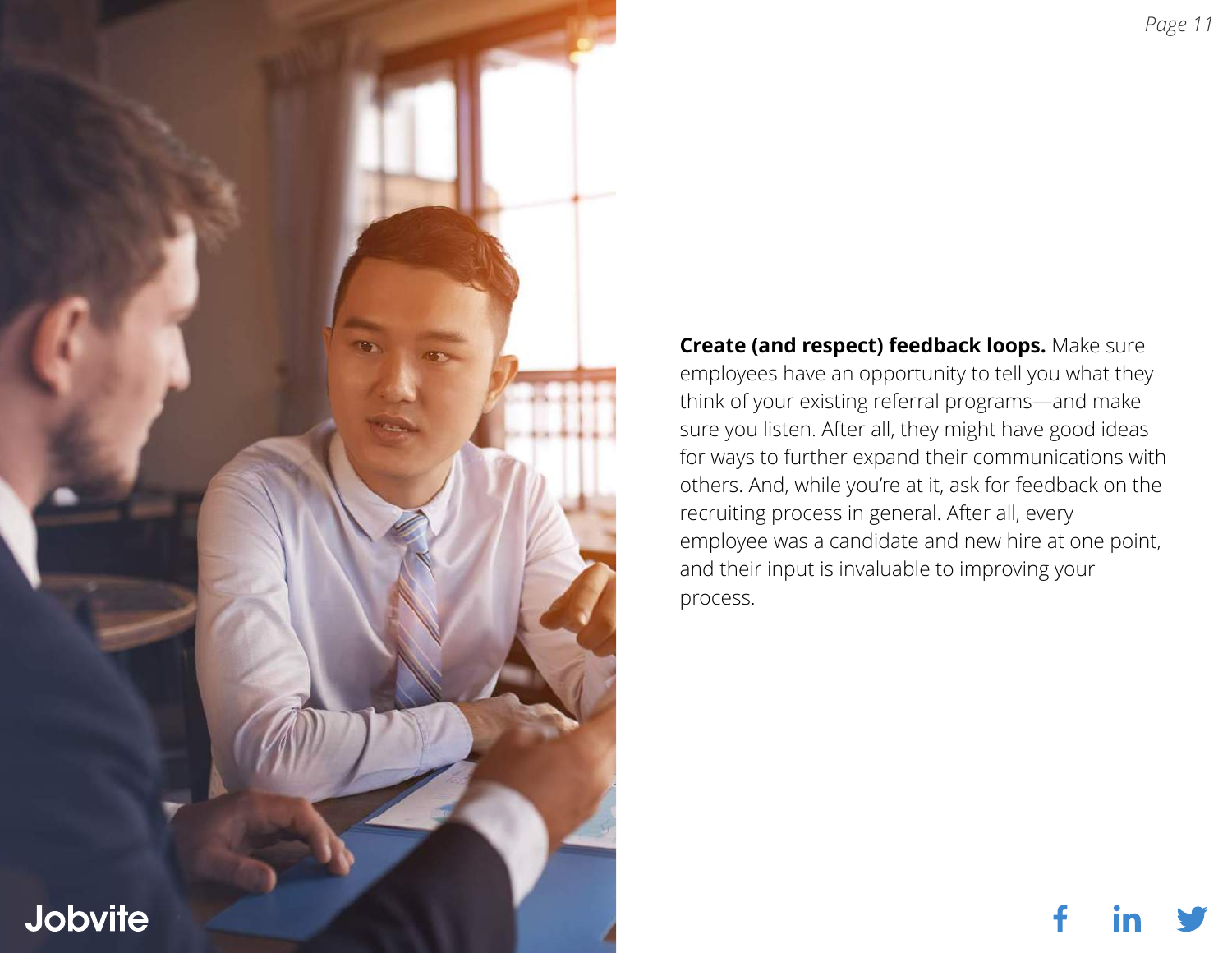## **5. Brand Like You Mean It**

We hear a lot of talk about the importance of a strong employer brand, but you've got to follow through to make that brand meaningful to today's extremely selective talent pool. Applicants want to know what you stand for--and more importantly, they want to know you're being authentic. When they seek information on what it's like to work for you company, they want to find a reputable response from just about every avenue out there.

## Want to do it right?

**Capitalize on the branding work that's already been done.** If one team has already invested in a task, then why duplicate efforts? Corporate marketing groups likely get a greater budget to put towards branding than you do—so don't reinvent the wheel. See how you can take their hard work one step further as you cultivate and communicate your employment brand.

*Tell stories that matter.* Skilled candidates are highly sought after, so they're looking for something that will distinguish your company from competitors. Put real-life employee testimonials online, with engaging visual content that captures attention. Tell people what a day in the life of an employee is like, and how your workforce contributes to society on a broader level. And keep your stories consistent and truthful across all social platforms--because smart people can see through fluff.

*42% of candidates that had a bad experience would never seek employment at that company again.*

**SOCIAL TALENT, 2015**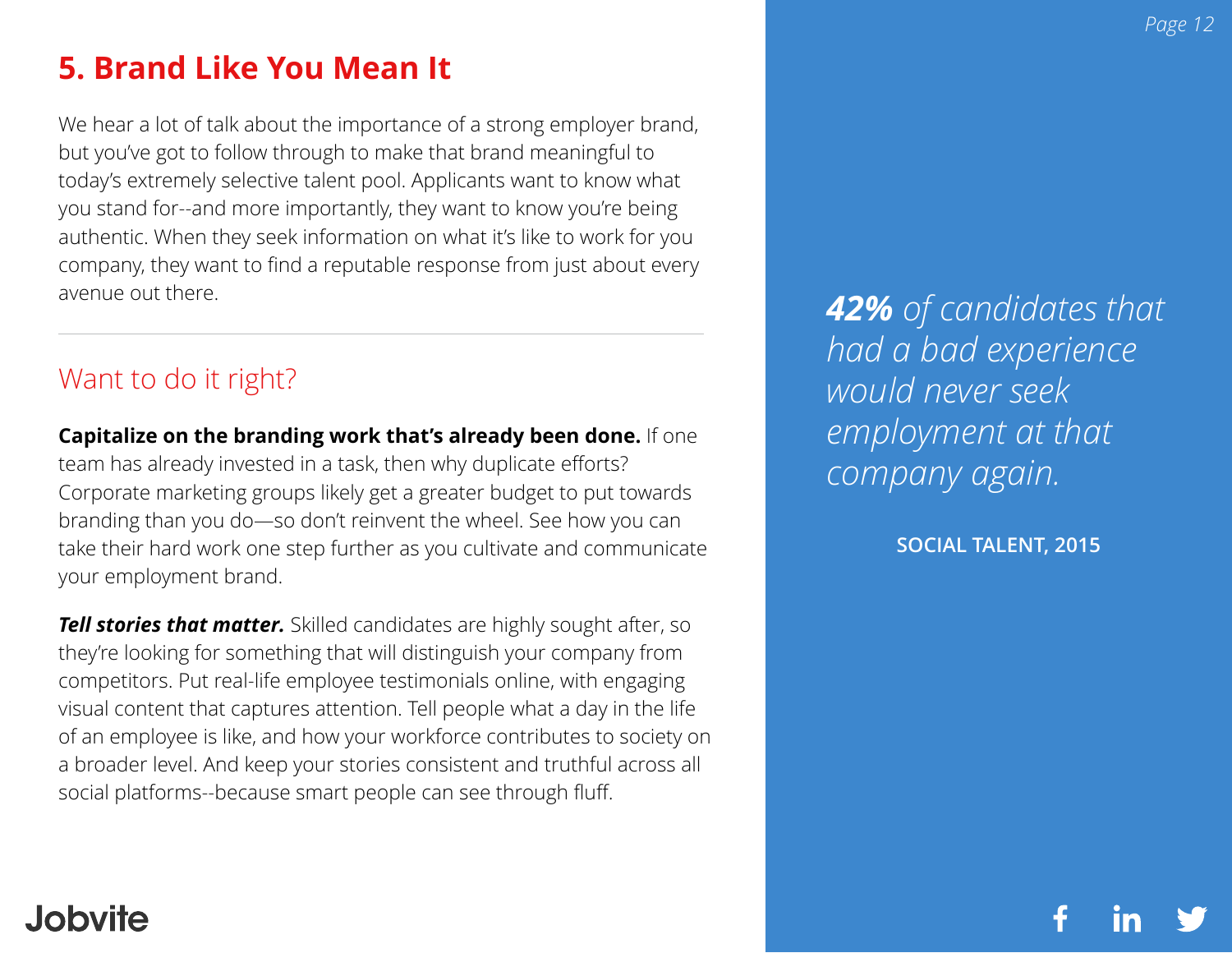

#### It's simple: we help people.

About.com isn't just your next job; it's the place where you go to start the next chapter in your career



We are the largest source for Expert content on the Internet that helps users answer questions, solve problems, learn something new or find inspiration. Whether it's about your home, your finances, your car, or your next vacation, we've got the answer.

We're looking for bright, engaged, creative and fun people who are looking to be part of an Inspiring team. We value transparency, accountability, data, design and fresh thinking. Be part of an environment where suggestions and ideas at every level directly impact the business and add value to our product.

#### **What the Team Says**



#### **DESIGN**

**Jobvite** 

About.com is full of smart, hardworking, people who get to collaborate together. As a designer I get the chance to work with specialists across all departments to help solve problems and am always learning something new.



**ENGINEERING** 

Working with the

interesting and

committed

**CONTENT** Why I look forward to The Content Team is every day at About.com: uniquely comprised of both creative and passionate, smart, business-minded people. I enjoy developing in this lively professionals each and and positive every day to build environment. In my quality software that experience, there is no makes a difference and place like About.com. you can be proud of.



#### **BUSINESS/ANALYTICS**

I enjoy working in Analytics because the scope and variety of projects is challenging, and their outcomes directly impact About's business. Our Google Analytics implementation is one of the most sophisticated on the web.

**Take it all the way to the career site.** Marketing

has probably put in countless hours perfecting the corporate web site, so don't unravel it all with a completely unbranded career site. Work with a recruiting platform that lets you craft a custom career page, incorporate your authentic stories, and blend seamlessly with corporate messaging and graphics.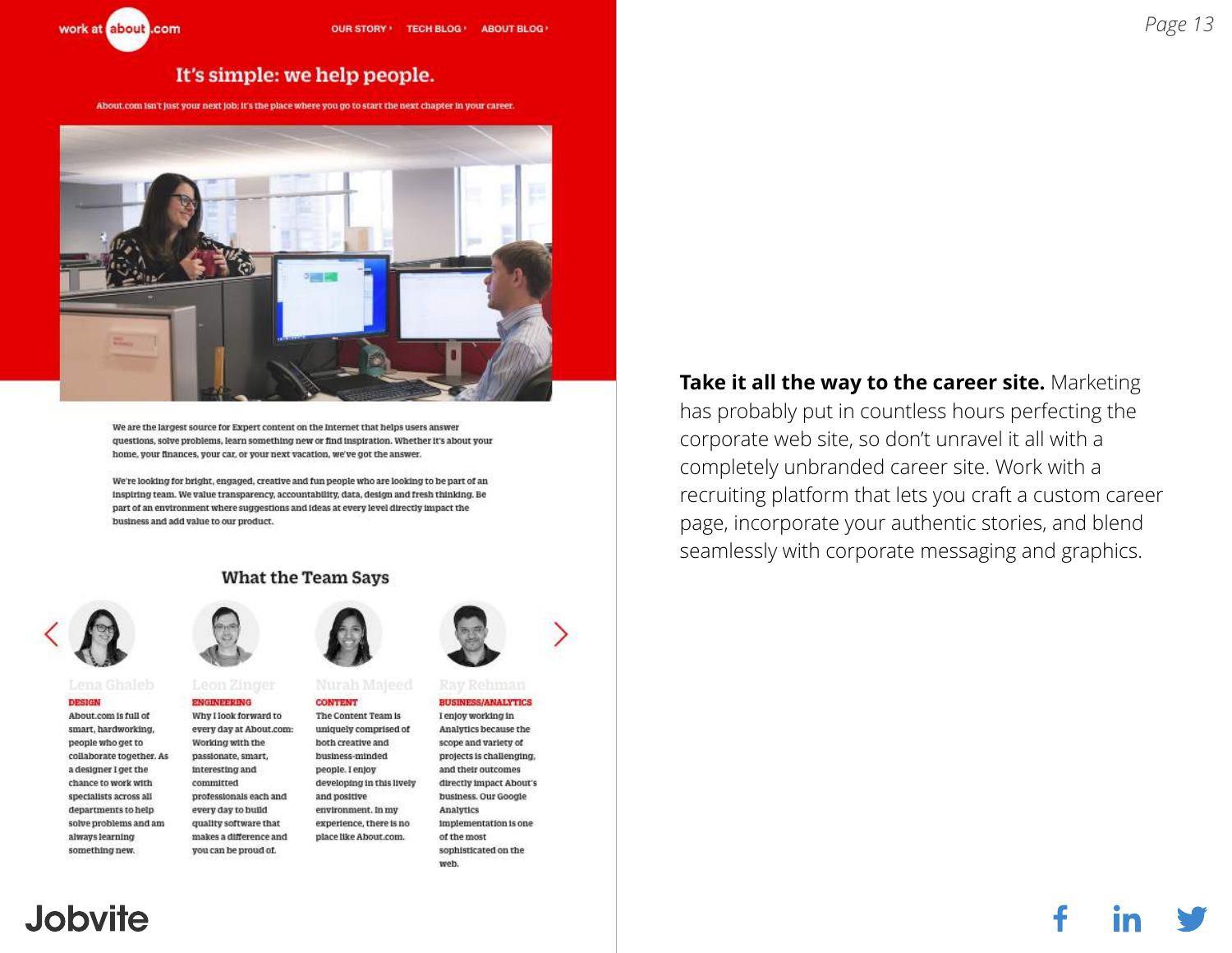# Now You're Ready to Tackle the World

Facing a lack of skilled talent and an ever-changing job landscape, recruiters are continuously seeking ways to simplify their jobs and get a jump on the competition. Fortunately, a little creative thinking and the right technology can help you answer some of the most critical challenges—without breaking the bank.

Jobvite's comprehensive recruiting platform streamlines the entire hiring process for companies and candidates alike, with applications that help you source and engage effectively, improve employee referrals, navigate the hiring cycle, and leverage key data—all from just about anywhere.

Curious if the right recruiting platform can help you hack your biggest recruiting struggles? Visit www.jobvite.com for more information today.